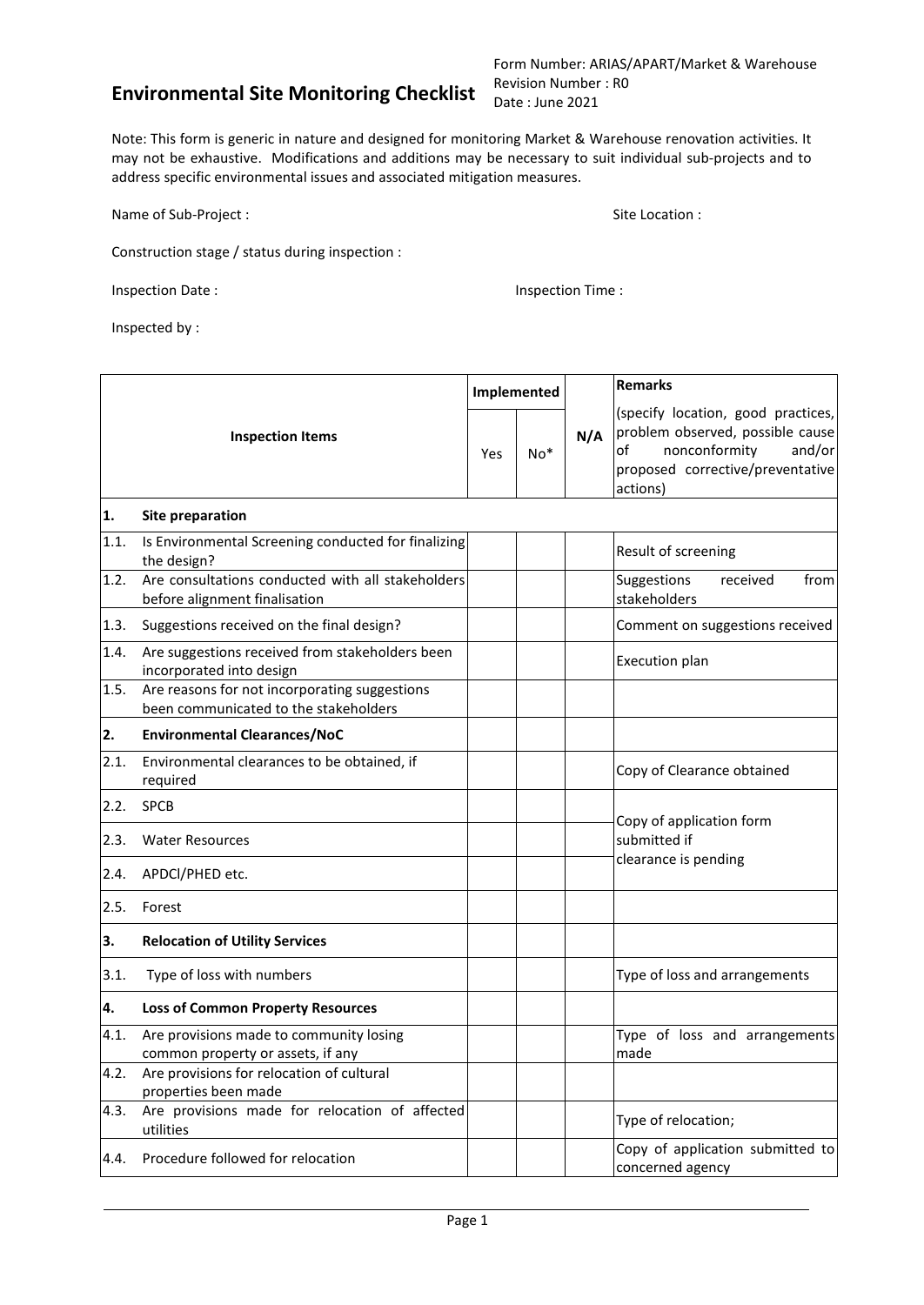|      |                                                                                                                                                                                                                                   |     | Implemented |     | <b>Remarks</b>                                                                                                                                          |
|------|-----------------------------------------------------------------------------------------------------------------------------------------------------------------------------------------------------------------------------------|-----|-------------|-----|---------------------------------------------------------------------------------------------------------------------------------------------------------|
|      | <b>Inspection Items</b>                                                                                                                                                                                                           | Yes | $No*$       | N/A | (specify location, good practices,<br>problem observed, possible cause<br>nonconformity<br>and/or<br>of<br>proposed corrective/preventative<br>actions) |
| 5.   | <b>Temporary Relocation</b>                                                                                                                                                                                                       |     |             |     |                                                                                                                                                         |
| 5.1. | Temporary relocation provided as per approved<br>plan                                                                                                                                                                             |     |             |     |                                                                                                                                                         |
| 5.2. | Majority of stakeholders agreed for temporary<br>relocation                                                                                                                                                                       |     |             |     |                                                                                                                                                         |
| 5.3. | Basic facilities provided at temporary sheds<br>(toilet, drinking water, etc)                                                                                                                                                     |     |             |     |                                                                                                                                                         |
| 6.   | Material source identification, extraction and<br>rehabilitation                                                                                                                                                                  |     |             |     |                                                                                                                                                         |
| 6.1. | Is quarry material is being used from existing<br>quarry                                                                                                                                                                          |     |             |     |                                                                                                                                                         |
| 6.2. | Is material from existing quarries in sufficient<br>quantities for the project                                                                                                                                                    |     |             |     |                                                                                                                                                         |
| 6.3. | If answer to No. 5.2 is no, then are arrangements<br>made for identification, extraction,<br>rehabilitation of new quarries as per SPCB<br>guideline                                                                              |     |             |     |                                                                                                                                                         |
| 6.4. | Is the project area water scarce?                                                                                                                                                                                                 |     |             |     |                                                                                                                                                         |
| 6.5. | If answer to No. 5.4 is yes, are possibilities of<br>use of existing water sources identified in<br>consultation with the villagers, PRI or Govt.<br>Departments? (Community water sources to be<br>used only with their consent) |     |             |     | List of existing perennial sources<br>prepared                                                                                                          |
| 7.   | <b>Water Bodies</b>                                                                                                                                                                                                               |     |             |     |                                                                                                                                                         |
| 7.1. | Does the proposed construction activity directly<br>affect or located adjacent to water body?                                                                                                                                     |     |             |     |                                                                                                                                                         |
| 7.2. | Are consultation conducted with stakeholders for<br>seeking consent and measures to be taken to<br>mitigated impacts                                                                                                              |     |             |     |                                                                                                                                                         |
| 7.3. | Are design/plan prepared indicating pond<br>to be affected                                                                                                                                                                        |     |             |     |                                                                                                                                                         |
| 7.4. | Are provisions made for control of pollution of<br>pond water during construction                                                                                                                                                 |     |             |     |                                                                                                                                                         |
| 7.5. | Are provisions made for rehabilitation of the<br>water body, if affected                                                                                                                                                          |     |             |     |                                                                                                                                                         |
| 8.   | Slope Stability, Soil Erosion & Top soil<br>conservation                                                                                                                                                                          |     |             |     |                                                                                                                                                         |
| 8.1. | Are slope stabilization engineering<br>Measures taken if included in the DPR, if applicable                                                                                                                                       |     |             |     | Locations of measures required<br>and<br>measures suggested                                                                                             |
| 8.2. | Are erosion control measures taken if included in<br>the DPR, if applicable                                                                                                                                                       |     |             |     | Specify measures taken                                                                                                                                  |
| 8.3. | Are provisions made for conservation of topsoil<br>in stockpiles                                                                                                                                                                  |     |             |     |                                                                                                                                                         |
| 9.   | <b>Drainage</b>                                                                                                                                                                                                                   |     |             |     |                                                                                                                                                         |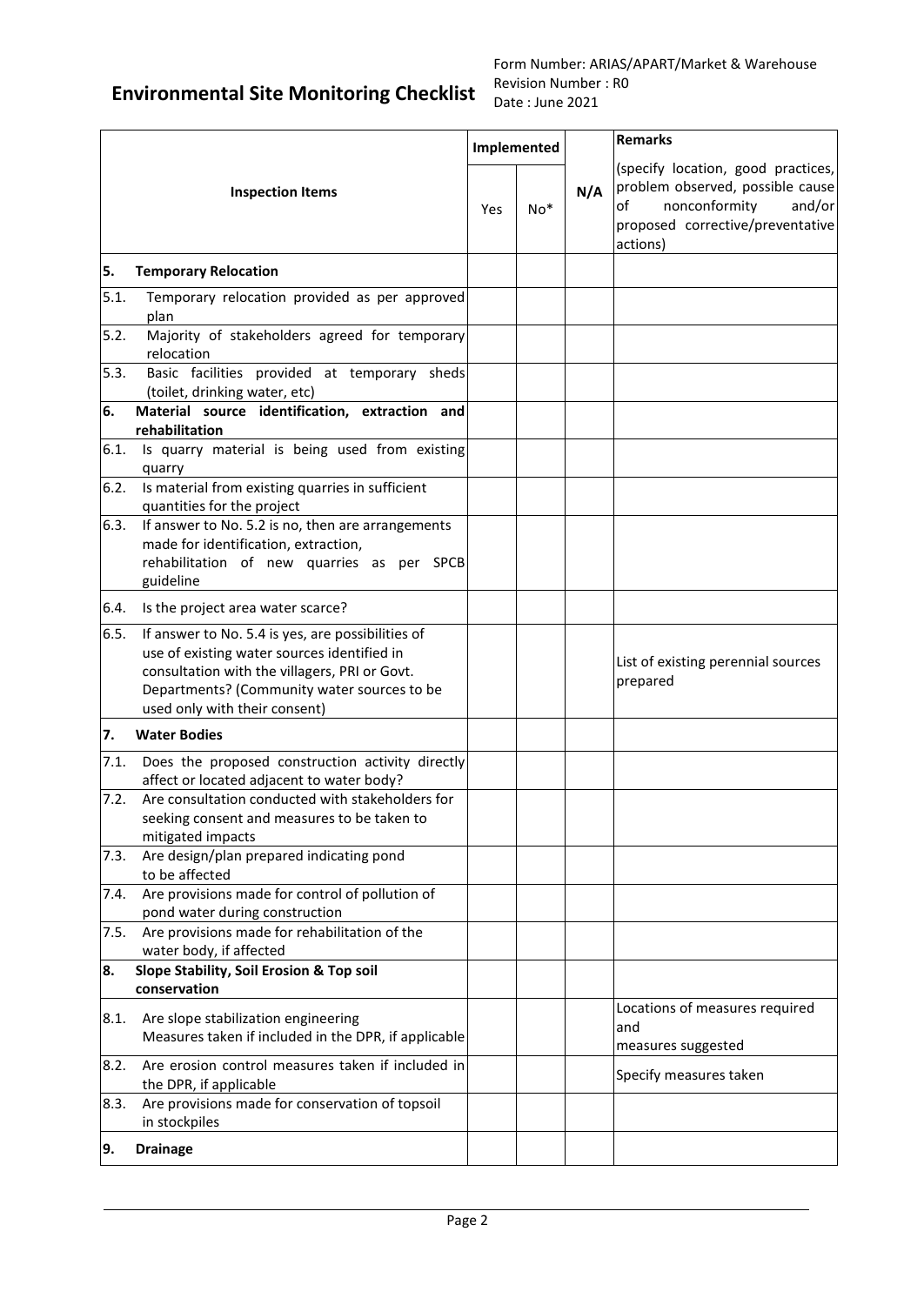|                         |                                                                                                                                                    |     |             |     | <b>Remarks</b>                                                                                                                                          |
|-------------------------|----------------------------------------------------------------------------------------------------------------------------------------------------|-----|-------------|-----|---------------------------------------------------------------------------------------------------------------------------------------------------------|
|                         |                                                                                                                                                    |     | Implemented |     |                                                                                                                                                         |
| <b>Inspection Items</b> |                                                                                                                                                    | Yes | $No*$       | N/A | (specify location, good practices,<br>problem observed, possible cause<br>nonconformity<br>and/or<br>of<br>proposed corrective/preventative<br>actions) |
| 9.1.                    | Are drains/culverts at such locations designed to<br>handle the afflux and to ensure that<br>areas do not get flooded                              |     |             |     | Reasons for not providing<br>drainage                                                                                                                   |
| 9.2.                    | Has provision been made for construction of<br>temporary water diversion channel and potential<br>users are informed about it                      |     |             |     |                                                                                                                                                         |
| 9.3.                    | Are provisions made for erection of safety devises,<br>Deep excavation barrier, warning signs and<br>warning posts at construction locations       |     |             |     |                                                                                                                                                         |
|                         | 10. Protection of vegetation                                                                                                                       |     |             |     |                                                                                                                                                         |
|                         | 10.1. Are trees being cut by the project, if yes<br>indicate number of trees felled                                                                |     |             |     |                                                                                                                                                         |
|                         | 10.2. Is clearance from the forest department<br>Obtained, if necessary                                                                            |     |             |     |                                                                                                                                                         |
|                         | 10.3. Is land identified for compensatory plantation                                                                                               |     |             |     |                                                                                                                                                         |
|                         | 10.4. Amount of Compensation deposited to Forest<br>Dept.                                                                                          |     |             |     |                                                                                                                                                         |
|                         | 10.5. No. of trees planted as per the compensatory<br>afforestation plan and locations                                                             |     |             |     |                                                                                                                                                         |
|                         | 10.6. Is the maintenance of the<br>compensatory                                                                                                    |     |             |     |                                                                                                                                                         |
|                         | afforestation plan done by the contractor?<br>11. Historical/Heritage Site                                                                         |     |             |     |                                                                                                                                                         |
|                         | 11.1. Any historical heritage exists on site? If yes, ensure<br>appropriate measures taken to report it to District<br>Authorities and preserve it |     |             |     | Description of the site and<br>protection measures taken                                                                                                |
|                         | 11.2. Others (please specify)                                                                                                                      |     |             |     |                                                                                                                                                         |
|                         | 12. Natural Habitat                                                                                                                                |     |             |     |                                                                                                                                                         |
|                         | 12.1. Does any natural habitat exists adjacent to the<br>construction site                                                                         |     |             |     |                                                                                                                                                         |
|                         | 12.2. Is identificationof ecological features being<br>done during screening                                                                       |     |             |     |                                                                                                                                                         |
|                         | 12.3. Is Natural habitat Management Plan prepared                                                                                                  |     |             |     |                                                                                                                                                         |
|                         | 12.4. If yes, are<br>all<br>measures<br>followed<br>during<br>implementation                                                                       |     |             |     |                                                                                                                                                         |
| 13.                     | <b>Air Pollution Control</b>                                                                                                                       |     |             |     |                                                                                                                                                         |
|                         | 13.1. Are the construction sites watered to minimize<br>dust generated?                                                                            |     |             |     |                                                                                                                                                         |
| 13.2. Are               | vehicles<br>all<br>carrying<br>loads<br>dusty<br>covered/watered over prior to leaving the site?                                                   |     |             |     |                                                                                                                                                         |
|                         | 13.3. Are dust controlled during percussive drilling or<br>rock breaking?, if appliocable                                                          |     |             |     |                                                                                                                                                         |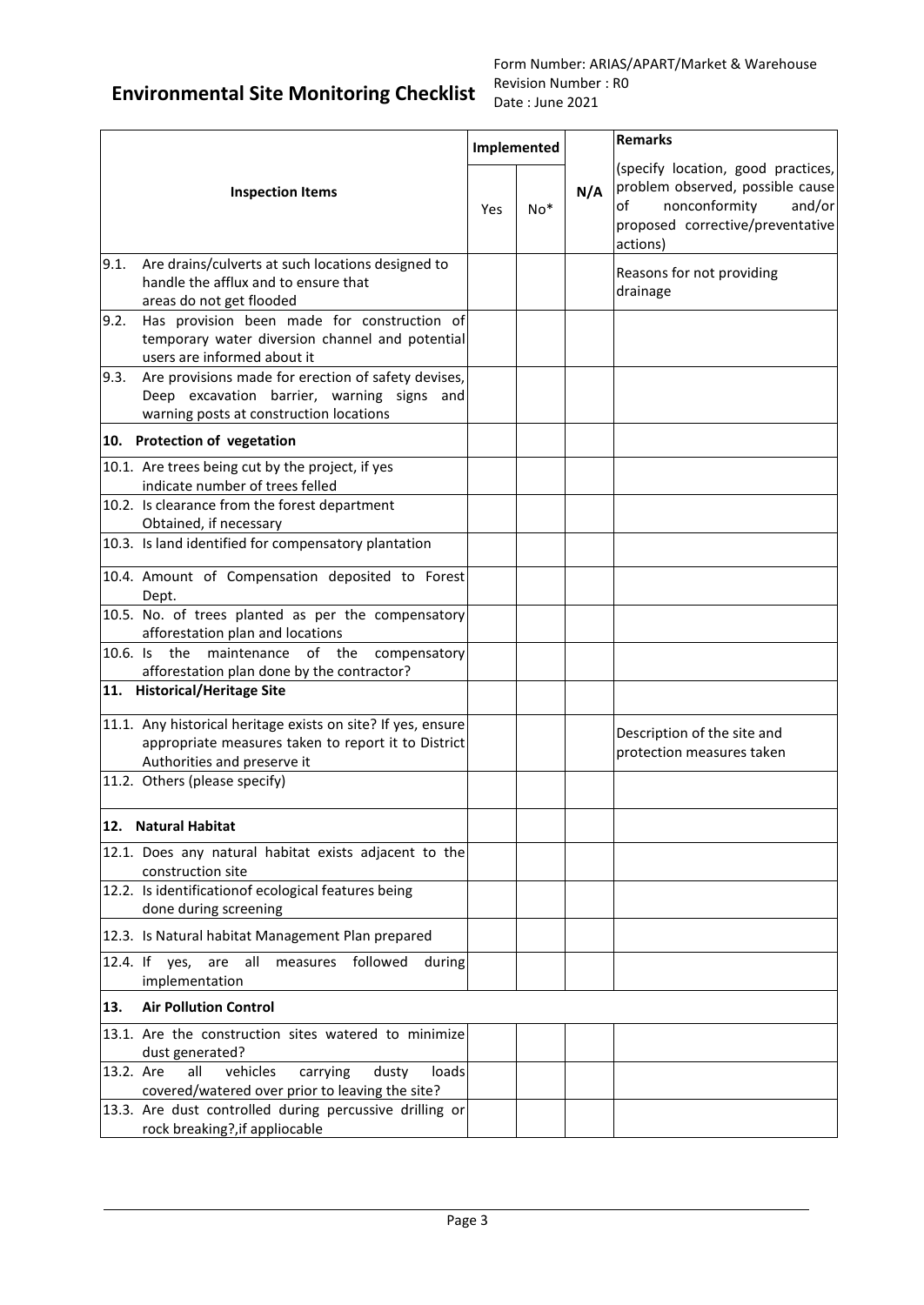|          |                                                                                                                                                |     | Implemented |     | <b>Remarks</b>                                                                                                                                                        |
|----------|------------------------------------------------------------------------------------------------------------------------------------------------|-----|-------------|-----|-----------------------------------------------------------------------------------------------------------------------------------------------------------------------|
|          | <b>Inspection Items</b>                                                                                                                        | Yes | $No*$       | N/A | (specify location, good practices,<br>problem observed, possible cause<br>nonconformity<br>and/or<br>of<br>proposed corrective/preventative<br>actions)               |
|          | 13.4. Are plant and equipment well maintained? (any<br>black smoke observed, please indicate the<br>plant/equipment and location)              |     |             |     |                                                                                                                                                                       |
| 14.      | <b>Water Pollution Control</b>                                                                                                                 |     |             |     |                                                                                                                                                                       |
|          | 14.1. Are there any wastewater discharged to the storm<br>drains?                                                                              |     |             |     |                                                                                                                                                                       |
|          | 14.2. Are sandbags/earth bund adopted to prevent<br>washing away of sand/silt and wastewater to<br>drains, catchpit, public road and footpath? |     |             |     |                                                                                                                                                                       |
|          | 14.3. Is domestic water directed to septic tanks or<br>chemical toilets?                                                                       |     |             |     |                                                                                                                                                                       |
|          | 14.4. Others (please specify)                                                                                                                  |     |             |     |                                                                                                                                                                       |
| 15.      | <b>Noise Control</b>                                                                                                                           |     |             |     |                                                                                                                                                                       |
|          | 15.1. Is the Noisy construction activities be carried out<br>during normal working hours?                                                      |     |             |     |                                                                                                                                                                       |
|          | 15.2. Any noise mitigation measures adopted (e.g. use<br>noise barrier / enclosure)?                                                           |     |             |     |                                                                                                                                                                       |
|          | 15.3. Are utilized?                                                                                                                            |     |             |     |                                                                                                                                                                       |
| 16.      | <b>Waste Management</b>                                                                                                                        |     |             |     |                                                                                                                                                                       |
|          | 16.1. Is the site kept clean and tidy? (e.g. litter free,<br>good housekeeping)                                                                |     |             |     |                                                                                                                                                                       |
|          | 16.2. Are separated labelled containers / areas provided<br>for facilitating recycling and waste segregation?                                  |     |             |     |                                                                                                                                                                       |
|          | 16.3. Are construction wastes / recyclable wastes and<br>general refuse removed off site regularly?                                            |     |             |     |                                                                                                                                                                       |
|          | 16.4. Are construction wastes collected and disposed of<br>properly by licensed collectors?                                                    |     |             |     |                                                                                                                                                                       |
|          | 16.5. Are chemical wastes, if any, collected and disposed<br>of properly by licensed collectors?                                               |     |             |     |                                                                                                                                                                       |
|          | 16.6. Are oil drums and plants/equipments provided<br>with drip trays?                                                                         |     |             |     |                                                                                                                                                                       |
|          | 16.7. Are drip trays free of oil and water?                                                                                                    |     |             |     |                                                                                                                                                                       |
| 16.8. Is | spillage?<br>there<br>oil<br>any<br>Clean-up<br>the<br>contaminated soil immediately?                                                          |     |             |     |                                                                                                                                                                       |
|          | 16.9. If any asbestos roof material is replaced?                                                                                               |     |             |     |                                                                                                                                                                       |
|          | 16.10. If Yes, then what is the quantity of waste                                                                                              |     |             |     |                                                                                                                                                                       |
|          | 16.11. Whether the Guideline issued by the project is<br>followed?                                                                             |     |             |     | Please fill separate format<br>Guideline for disposal of asbestos<br>material<br>for<br>waste<br>all<br>ongoing/proposed<br>civil<br>works<br>following IS:11768-1986 |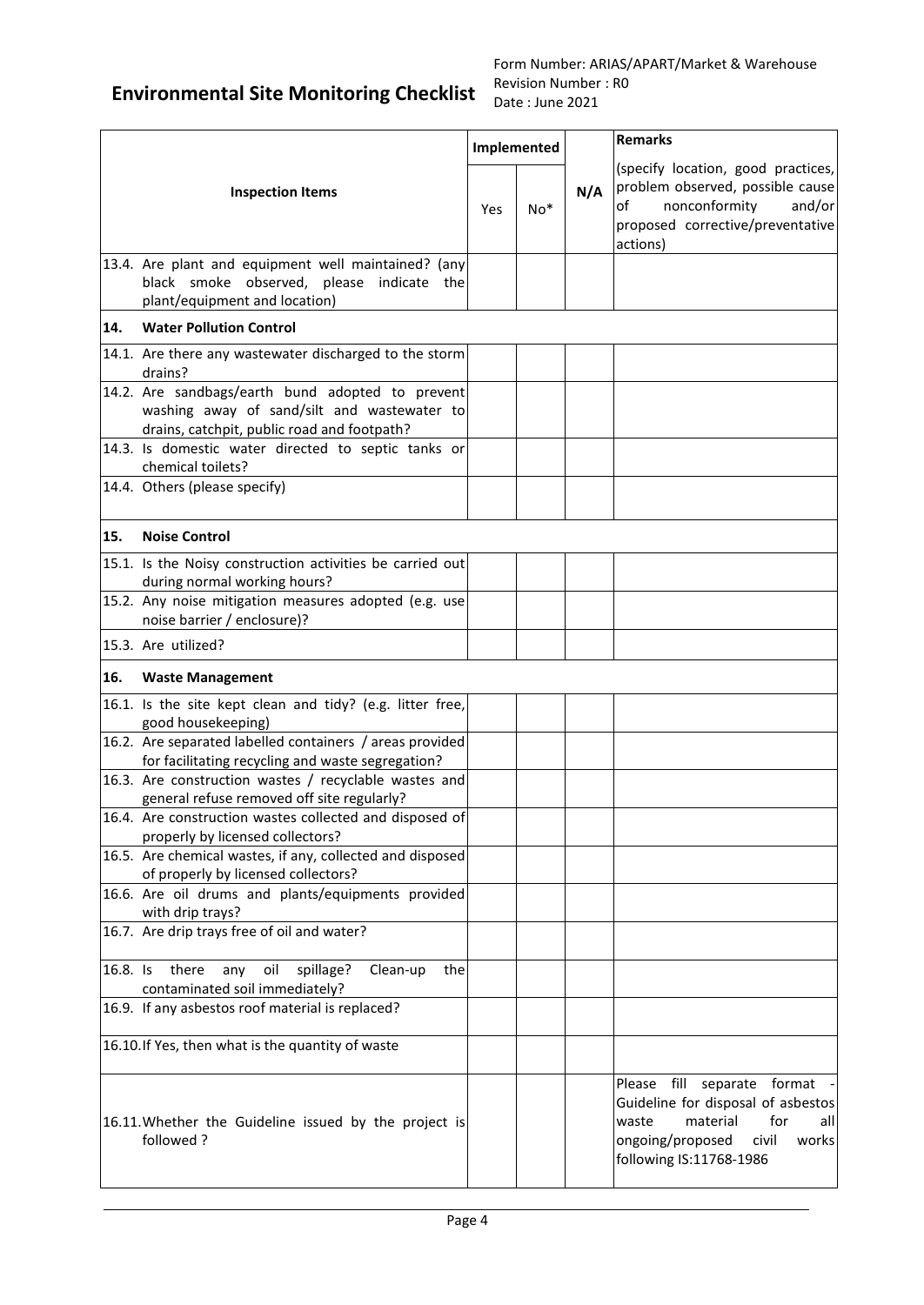|                                                                                                                                                                     |     | Implemented |     | <b>Remarks</b>                                                                                                                                          |
|---------------------------------------------------------------------------------------------------------------------------------------------------------------------|-----|-------------|-----|---------------------------------------------------------------------------------------------------------------------------------------------------------|
| <b>Inspection Items</b>                                                                                                                                             | Yes | $No*$       | N/A | (specify location, good practices,<br>problem observed, possible cause<br>of<br>nonconformity<br>and/or<br>proposed corrective/preventative<br>actions) |
| 17. Health Safety & Environment                                                                                                                                     |     |             |     |                                                                                                                                                         |
| 17.1. PPE is supplied appropriate to the task and the<br>user                                                                                                       |     |             |     |                                                                                                                                                         |
| 17.2. Is the PPE provided by the contractor to all<br>workers                                                                                                       |     |             |     |                                                                                                                                                         |
| Assistance<br>Programme<br>(EAP)<br>17.3. Employee<br>information are displayed and available to staff                                                              |     |             |     |                                                                                                                                                         |
| 17.4. First Aid Plan is displayed on notice board                                                                                                                   |     |             |     |                                                                                                                                                         |
| 17.5. Appropriate first aid kits are available and easily<br>accessible with signs clearly visible                                                                  |     |             |     |                                                                                                                                                         |
| 17.6. First aid kits are checked regularly to ensure they<br>are clean, orderly, fully stocked and not expired                                                      |     |             |     |                                                                                                                                                         |
| 17.7. Is portable drinking water facility provided to<br>labour camp                                                                                                |     |             |     |                                                                                                                                                         |
| 17.8. Is sanitation facility provided to labour camp                                                                                                                |     |             |     |                                                                                                                                                         |
| 17.9. Is cooking facility provided to labour camp                                                                                                                   |     |             |     |                                                                                                                                                         |
| 17.10.All trenches and pits are provided with enclosures<br>and caution boards Stocking of materials and<br>wastes is not obstructing pathways used by<br>community |     |             |     |                                                                                                                                                         |
| 17.11.Is Covid-19 protocol followed by the contractor as<br>mentioned in the EMP?                                                                                   |     |             |     | Give detaills                                                                                                                                           |
| 18. Resource Conservation                                                                                                                                           |     |             |     |                                                                                                                                                         |
| 18.1. Is water pipe leakage and wastage prevented?                                                                                                                  |     |             |     |                                                                                                                                                         |
| 18.2. Are diesel-powered plants and equipments shut<br>off while not in use to reduce excessive use?                                                                |     |             |     |                                                                                                                                                         |
| 18.3. Are energy conservation practices adopted?                                                                                                                    |     |             |     |                                                                                                                                                         |
| 18.4. Are metal or other alternatives used to minimize<br>the use of timber?                                                                                        |     |             |     |                                                                                                                                                         |
| 18.5. Are materials stored in good condition to prevent<br>deterioration<br>and<br>wastage<br>(e.g.<br>covered,<br>separated)?                                      |     |             |     |                                                                                                                                                         |
| 19. Emergency Preparedness and Response                                                                                                                             |     |             |     |                                                                                                                                                         |
| 19.1. Are fire extinguishers / fighting facilities properly<br>maintained and not expired? Escape not blocked /<br>obstructed?                                      |     |             |     |                                                                                                                                                         |